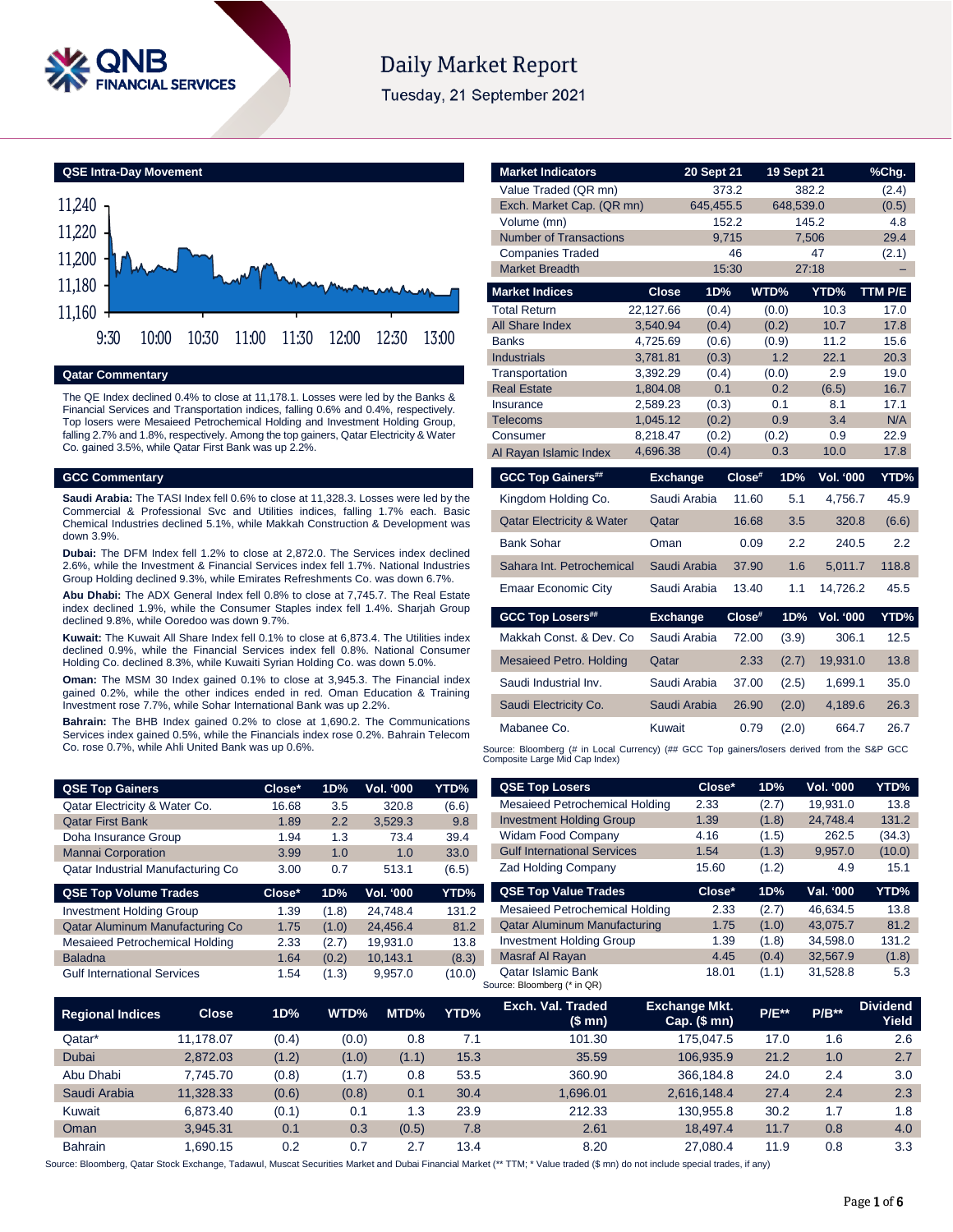## **Qatar Market Commentary**

- The QE Index declined 0.4% to close at 11,178.1. The Banks & Financial Services and Transportation indices led the losses. The index fell on the back of selling pressure from foreign shareholders despite buying support from Qatari, GCC and Arab shareholders.
- Mesaieed Petrochemical Holding and Investment Holding Group were the top losers, falling 2.7% and 1.8%, respectively. Among the top gainers, Qatar Electricity & Water Co. gained 3.5%, while Qatar First Bank was up 2.2%.
- Volume of shares traded on Monday rose by 4.8% to 152.2mn from 145.2mn on Sunday. However, as compared to the 30-day moving average of 176.5mn, volume for the day was 13.8% lower. Investment Holding Group and Qatar Aluminum Manufacturing Co. were the most active stocks, contributing 16.3% and 16.1% to the total volume, respectively.

| <b>Overall Activity</b>        | Buy %*    | Sell %* | Net (QR)         |
|--------------------------------|-----------|---------|------------------|
| Qatari Individuals             | 41.81%    | 40.00%  | 6,786,552.4      |
| <b>Qatari Institutions</b>     | 26.29%    | 20.14%  | 22,971,646.5     |
| Qatari                         | 68.11%    | 60.13%  | 29,758,198.9     |
| <b>GCC Individuals</b>         | 0.53%     | 0.79%   | (962, 898.8)     |
| <b>GCC</b> Institutions        | 1.93%     | 1.44%   | 1,827,811.5      |
| <b>GCC</b>                     | 2.46%     | 2.23%   | 864,912.6        |
| Arab Individuals               | 12.13%    | 9.06%   | 11,465,874.9     |
| <b>Arab Institutions</b>       | 0.00%     | 0.04%   | (131, 578.8)     |
| Arab                           | 12.13%    | 9.09%   | 11,334,296.1     |
| <b>Foreigners Individuals</b>  | 2.97%     | 3.70%   | (2,737,541.5)    |
| <b>Foreigners Institutions</b> | 14.33%    | 24.84%  | (39,219,866.2)   |
| <b>Foreigners</b>              | $17.30\%$ | 28.55%  | (41, 957, 407.7) |

Source: Qatar Stock Exchange (\*as a % of traded value)

## **Global Economic Data**

### **Global Economic Data**

| Date <sup>1</sup> | <b>Market</b> | <b>Source</b>                                    | <b>Indicator</b> | Period | <b>Actual</b> | Consensus | Previous |
|-------------------|---------------|--------------------------------------------------|------------------|--------|---------------|-----------|----------|
| 09-20             | Germany       | German Federal Statistical Office                | PPI MoM          | Aug    | .50%          | 0.80%     | $1.90\%$ |
| 09-20             | Germanv       | <b>German Federal Statistical Office PPI YoY</b> |                  | Aug    | 12.00%        | 11.10%    | 10.40%   |

Source: Bloomberg (s.a. = seasonally adjusted; n.s.a. = non-seasonally adjusted; w.d.a. = working day adjusted)

### **News**

#### **Qatar**

- **MARK to hold its EGM on September 28 –** Masraf Al Rayan (MARK) will be holding its Extraordinary General Assembly Meeting (EGM) virtually through Zoom platform on September 28, 2021 at 4:30 pm. (Gulf-Times.com)
- **Moody's: Qatar's Islamic banks top GCC with highest loss coverage ratio of 192% in 1H –** Qatar's Islamic bank's exhibit high provisioning buffers against expected losses and have the highest loss coverage ratio (192% as of 1H2021) in the GCC region and South and Southeast Asia, a new research by Moody's Investor Service has shown. Qatar's Islamic banks are followed by their peers in Saudi Arabia(179%) and Kuwait(140%), Moody's noted. The financing books of Islamic banks in Qatar, like those of their conventional peers, are heavily skewed toward the government and its related entities, providing an extra layer of resilience, Moody's said. (Gulf-Times.com)
- **Survey: Qatar's economy to expand 3% in 2021; Prior +3% –** Qatar's economy will expand 3% in 2021 according to the latest results of a Bloomberg News survey of 10 economists conducted from September 10 to September 16. GDP in 2022 is expected to increase +4.2% YoY vs prior +3.8%. The CPI 2021 will be +1.5% YoY vs prior +0.9%, while CPI in 2022 will increase to +1.8% YoY vs prior +1.8%. (Bloomberg)
- **Chamber Chairman: Qatar's construction sector witnessing steady growth –** On the back of massive infrastructure projects being completed across the country, the State of Qatar's construction sector has been growing steadily, according to Qatar Chamber chairman Sheikh Khalifa bin Jassim Al-Thani. Sheikh Khalifa made the statement Monday on the sidelines of the

inauguration of Build Your House 2021, which is running its second edition until September 22 at the Qatar National Convention Centre (QNCC). "The construction sector in Qatar is seeing continuous growth, supported by the economic expansion in the country and the acceleration of projects related to the 2022 FIFA World Cup," Sheikh Khalifa stressed. He also emphasized that this growth in the construction industry is an indication that the negative impacts of Covid-19 on the sector "have entirely disappeared." "I am expecting that the sector will witness further growth in the coming years," the Qatar Chamber official continued. Sheikh Khalifa pointed out that the chamber's support to BYH 2021 as official sponsor "stems from Qatar Chamber's interest to support the exhibitions industry in the country and the Qatari private sector, in general." He noted that BYH 2021 presents a unique variety of advanced technologies in the fields of architecture, interior design, construction, and building materials. The event attracted more than 150 local companies that will showcase their expertise and services to help citizens build their houses. (Gulf-Times.com)

 **Kuwari: Qatar witnessing major boom in construction sector –** Qatar has been witnessing a major construction boom in order to complete development projects aimed at achieving the objectives of the Qatar National Vision 2030, as well as in preparation for hosting the 2022 FIFA World Cup, Minister of Commerce and Industry and Acting Minister of Finance HE Ali bin Ahmed Al Kuwari said. Kuwari, who inaugurated the three-day BYH 2021 exhibition, said that the exhibition is an ideal platform for forming successful partnerships between exhibition visitors, consultants and contracting companies, as well as architecture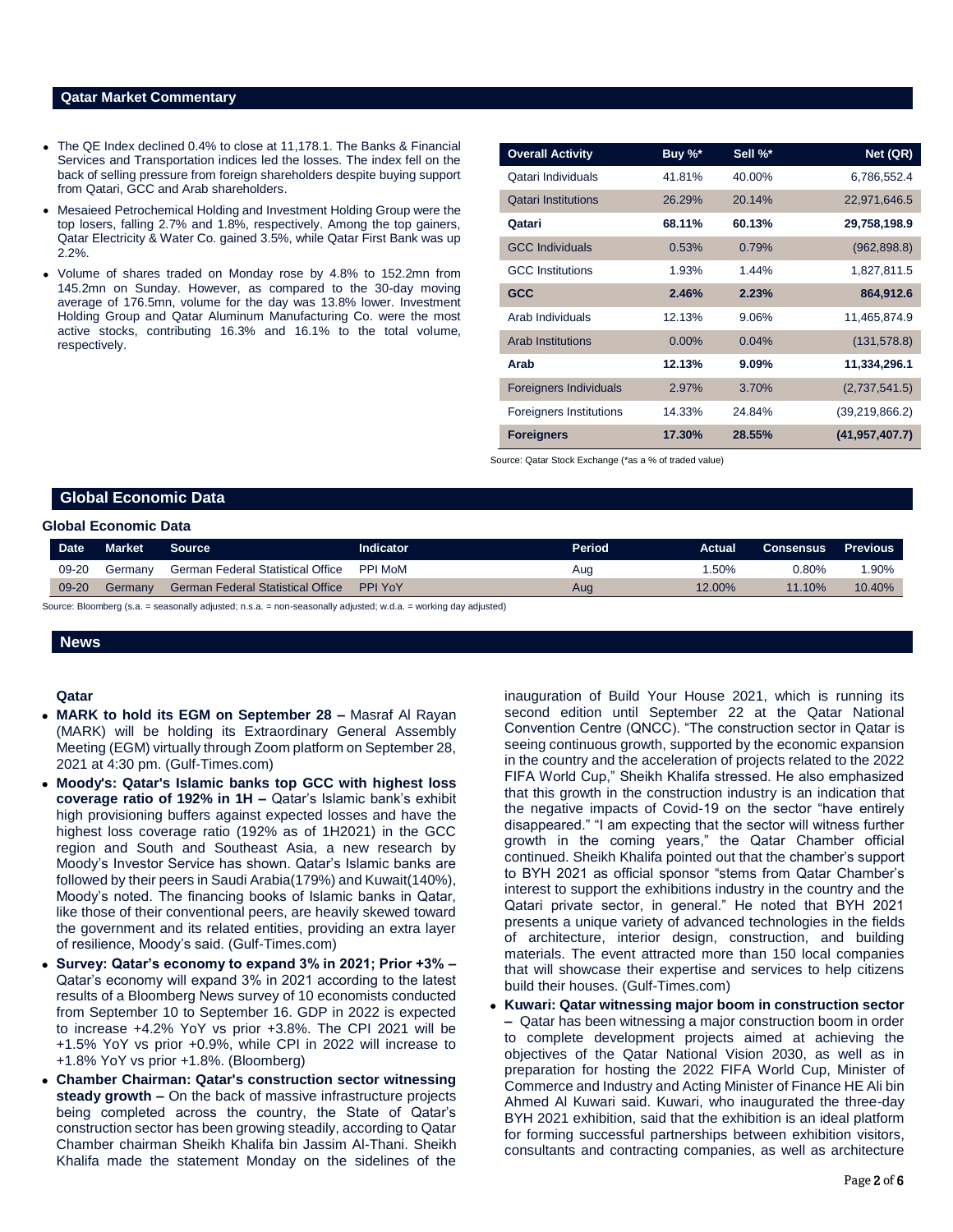and interior design institutions, in a way that enhances the investment environment in Qatar. (Qatar Tribune)

- **IPA Qatar, PwC release guide to doing business in Qatar –** The Investment Promotion Agency Qatar (IPA Qatar) and PwC Qatar jointly released Monday the new 'Tax & Legal Guide to Doing Business in Qatar', which provides a comprehensive overview of Qatar's conducive business environment. The guide was unveiled during a webinar, held in cooperation with the General Tax Authority (GTA), the Qatar Financial Centre (QFC), and the Qatar Free Zones Authority (QFZA). The release of the guide follows recent tax, legal, and regulatory developments that have further contributed to positioning Qatar as a world-class investment hub. Developed in collaboration with PwC Qatar, the guide provides companies with a full understanding of the tax, legal, and regulatory framework in Qatar, highlighting the ease of setting up and doing business in the country. The guide also details the vast, sector-diverse opportunities where businesses can leverage Qatar's business-friendly investment ecosystem and highlights how IPA Qatar can help businesses throughout their investment journey, from consideration to operation and expansion to ensure their success in Qatar. (Gulf-Times.com)
- **ORDS announces date to pay interest to bondholder –** Ooredoo (ORDS) announced that Ooredoo International Finance Limited (OIFL), its wholly-owned subsidiary, pursuant to the Terms and Conditions of the Notes and the Final Terms, will pay its Global Medium Term Note (GMTN) holders' interest payment on October 19, 2021. (QSE)
- **Nokia, Indosat Ooredoo launch commercial 5G services in Surabaya –** Nokia and Indosat Ooredoo announced the launch of commercial 5G services in Surabaya city, Indonesia. Under the deal, Indosat Ooredoo's customers will experience new enterprise and industrial use cases underpinned by the new 5G network. Nokia will supply equipment from its latest ReefShark based AirScale product range, including its AirScale Single RAN portfolio for both indoor and outdoor coverage. These solutions will offer faster speeds and wider mobile coverage for Indosat Ooredoo's customers while cutting costs for the operator to run its network. Nokia will also deploy its dynamic spectrum sharing (DSS) solution, which will allow Indosat Ooredoo to use its 4G networks spectrum for 5G services, decreasing the time it takes to get 5G up and running. (Bloomberg)
- **Qatar, Saudi ministries explore avenues to strengthen security cooperation –** HE the Undersecretary of the Ministry of Interior and Commander of the Lekhwiya Force Major General Abdulaziz bin Faisal Al-Thani met Monday with the Undersecretary of the Ministry of Interior in the sisterly Kingdom of Saudi Arabia Dr. Hisham bin Abdulrahman Al Falih. The meeting was in the context of the official visit paid by a delegation from the Qatari Ministry of Interior to the Kingdom with the aim of strengthening frameworks of joint security cooperation between the two brotherly countries. During the meeting, they reviewed ways to enhance security cooperation between the two brotherly countries to achieve the objectives of combating and reducing crime, and to support means of joint security action between the two ministries of interior at all security levels, in a way that serves common interests and achieves the greatest degree of cooperation aimed to effectively contribute to raising the efficiency of security agencies and to combat crime in all its forms. (Gulf-Times.com)
- **Lusail Stadium, Qatar 2022 final venue, nears completion –** Qatar ticked off another milestone this week after turf was laid for the first time at Lusail Stadium – the 80,000-capacity venue that will host the FIFA World Cup final in December 2022. The finishing touches are now being made to the stadium, which will be the eighth and final tournament venue to be built or

redeveloped by the Supreme Committee for Delivery & Legacy (SC). (Gulf-Times.com)

## **International**

- **Fed to reveal new projections with investors on alert for rate lift-off timing –** US Federal Reserve officials will lay bare how soon and how often they think the economy will need interest rates rises over the next three years when they release new forecasts at their policy meeting on Wednesday, with investors on alert for a faster pace of tightening. The so-called "dot plot," released quarterly, charts policymakers' projections, on an anonymous basis, for economic growth, employment and inflation, as well as the timing of interest rate rises. It will show whether most are sticking to recently expressed views that the Delta variant of the coronavirus, which has dented economic activity, will have a short-lived effect on the recovery despite the current turbulence and uncertainty it is causing. This week's set of dots also will include policymakers' forecasts for 2024 for the first time. Interest rates have been near zero since the beginning of the COVID-19 pandemic with the Fed vowing not to raise borrowing costs until the economy has fully healed. According to the Fed's new framework, that means a greater emphasis on achieving maximum employment along with its 2% average inflation goal. Hotter-than expected inflation despite some recent moderation is testing policymakers' commitment to that new framework and could cause the median of the Fed's forecasts for a lift-off in interest rates to switch to 2022 from 2023 at the June meeting. For that to happen, only three policymakers would need to bring forward their projections, and a shift of just two would result in a dead-heat split inside the Fed over whether lift-off is in the cards for next year or later. (Reuters)
- **US homebuilder confidence edges up in September, survey shows –** Confidence among US single-family homebuilders edged up in September, reversing a three-month decline as elevated costs for some building materials including softwood lumber eased, a survey showed. The National Association of Home Builders/Wells Fargo Housing Market Index rose one point to 76 last month. A reading above 50 indicates that more builders view conditions as good than poor. Builder sentiment hit an alltime high of 90 last November as the COVID-19 pandemic fuelled a housing market boom, with more people forced to work from home. The outlook for builders has since cooled, with many citing chronic labor shortages and spiralling construction costs as supply chain disruptions at saw mills and ports saw rocketing prices for lumber and some other raw materials. Tariffs on steel imports have also added to building costs.
- **Democrats, Republicans head for showdown on US debt limit –** Top Democrats in the US Congress on Monday said they would aim to continue funding the government and increase its borrowing authority in a single bill in coming days, setting up a showdown with Republicans who have vowed not to approve more debt. House of Representatives Speaker Nancy Pelosi and Senate Majority Leader Chuck Schumer said the bill, which must pass by October 1 to avoid the third partial government shutdown in the past decade, would also suspend the nation's borrowing limit until after the 2022 elections that will determine which party controls Congress. Senate Republicans oppose any increase in federal borrowing authority. Both Schumer and Senate Republican Leader Mitch McConnell used the word "catastrophic" to describe potential economic and financial fallout of a failure to raise the limit, yet McConnell has said Republicans would not support raising the limit without spending cuts. No. 2 Senate Democrat Dick Durbin told reporters he was worried over the possibility of an historic US debt default. "I know Senator McConnell, when he makes these pronouncements, has the tendency to ignore the consequences," Durbin said. Schumer and Pelosi said in a statement the temporary government funding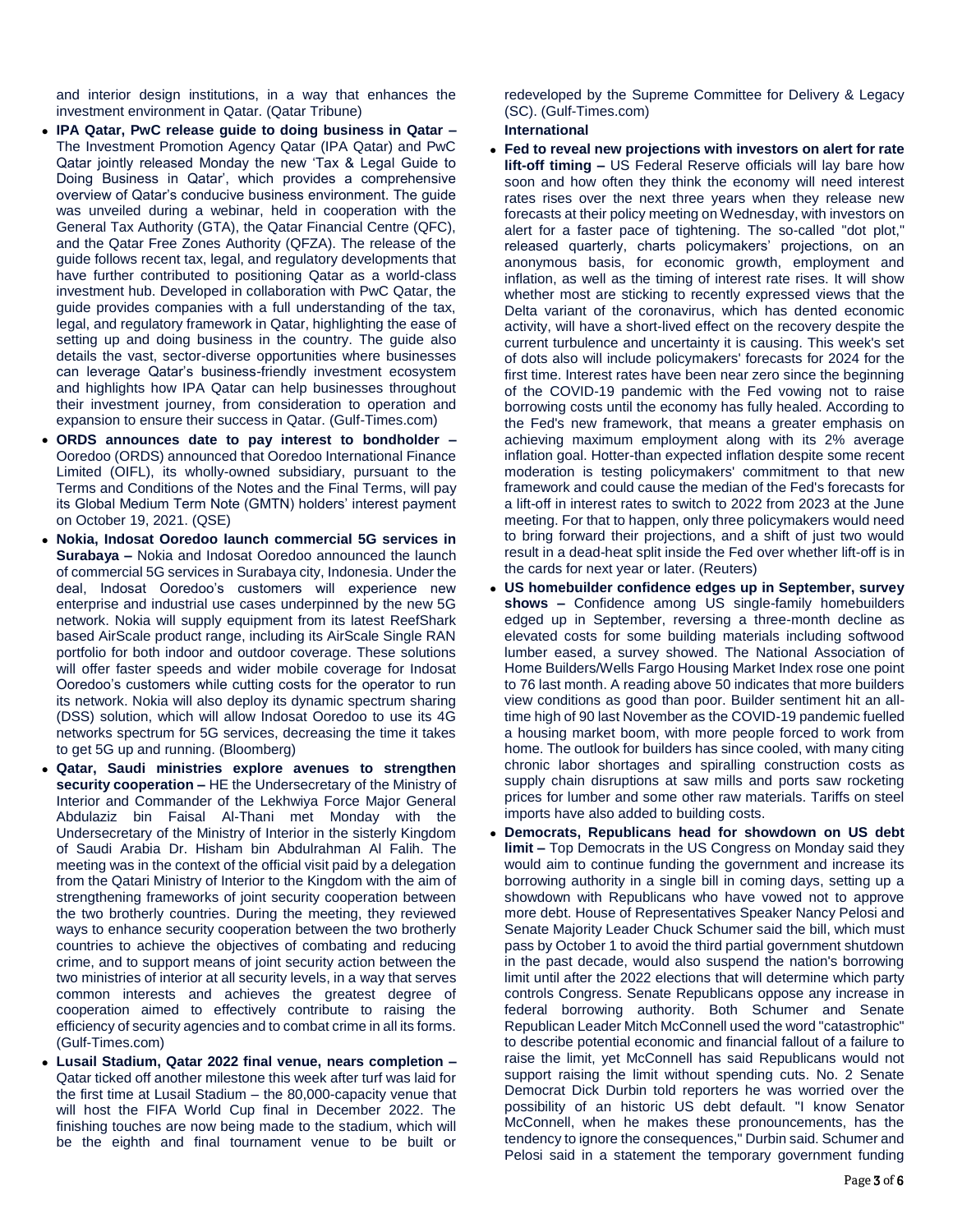would extend through December 31, giving lawmakers more time to pass appropriations bills running through Sept. 30, 2022. The measure also would provide money to address recent natural disasters, including flooding and wildfires in many regions of the US. It also would contain money to help resettle recent Afghan evacuees. (Reuters)

- **ECB's Schnabel says bond-buying volume is losing importance –** The volume of the European Central Bank's (ECB) bond purchases is becoming "less important" as the economic outlook improves and the money-printing scheme becomes a tool for guiding rate expectations, ECB board member Isabel Schnabel said on Monday. Schnabel, who also welcomed the recent spike in inflation, was likely to be seen as setting the scene for a further reduction in the pace of bond buying as the Eurozone's economy recovers from a pandemic-induced slump and inflation expectations rise. The ECB cut the pace of its Pandemic Emergency Purchase Programme (PEPP) this month and is expected to end it in March. It is also running a smaller, older Asset Purchase Programme (APP), which it plans to end "shortly before" raising interest rates. "As the inflation outlook brightens, it becomes less important how much a central bank buys or when a reduction in the pace of net asset purchases starts, but rather when such purchases end," Schnabel told a Latvian conference. "It is the end date which signals that the conditions for an increase in policy rates are getting closer. The precise sequencing and timing will, of course, require careful guidance when the time has come." ECB board members used a similar narrative in 2018 as they prepared to stop APP for the first time. The ECB is set to make a decision on PEPP and APP in December and Schnabel said the path ahead was still uncertain and it would be a mistake to tighten monetary policy too soon. Investors expect APP to be increased from April to make up for part of the missing PEPP volumes. (Reuters)
- **Germany's January-July oil imports fall 7.9%, bill rises 29.7% –** German crude oil import volumes fell 7.9% in the first seven months of 2021 YoY as the COVID-19 pandemic and related lockdowns hit industry, but the bill was up by nearly a third due to higher prices, official data showed. Oil volumes in January through July fell to 44.9mn tons from 48.7mn in the same months of 2020, statistics from the BAFA foreign trade office showed. Russia accounted for 33.6% of Germany's oil imports in the period, followed by 19.1% from the British and Norwegian North Sea, while imports from members of the Organization of the Petroleum Exporting Countries (OPEC) contributed 16.0%. The rest was shared among other sources including, prominently, the US and Kazakhstan. Germany spent 17.9bn euros (\$20.98bn) on crude imports in the period, 29.7% more than a year earlier. Brent crude prices have gained 43% this year, supported by supply cuts made by OPEC and allies, and some demand recovery after the COVID-19-induced collapse last year. In the German Jan-July statistics, average oil prices paid for each tonne at the national border had been 40.7% higher than a year earlier at 398.65 Euros per ton, BAFA said. (Reuters)

## **Regional**

 **GCC asset managers expect stronger inflows, demand for ESG and Islamic investing –** Asset managers in GCC countries expect increased inflows over the next 12 months amid growing demand for Islamic and environmental, social and governance (ESG)-compliant investments, according to Moody's 2021 survey of chief investment officers (CIOs) from eight leading GCC fund firms. "Half of CIO respondents expect double-digit growth in net inflows, and another 33% foresee a high single-digit increase," Vanessa Robert, VP-Senior Credit Officer at Moody's Investors Service, said in a report on Monday. "Improved investment results and stronger fees, already comparatively high in the GCC region, will further support revenue growth." (Zawya)

- **Focus on retail finance to help GCC Islamic banks weather pandemic –** Islamic banks in the GCC region are weathering the coronavirus pandemic due to their focus on low-risk retail finance, Moody's Investors Service said on Monday. Banks across the region have had a challenging period since the health outbreak began. Interests are low, while credit growth has slowed down and provisioning costs are high. However, Moody's noted that there has been a strong demand for Islamic finance, which is growing faster than conventional banking. Such trend will offset the strains caused by subdued operating environment, low interest rates and high provisioning costs. (Zawya)
- **Saudi banks see robust growth in financing, deposits in 2Q –** The top 10 banks in Saudi Arabia have seen robust growth QoQ in financing and deposits according to professional services firm Alvarez & Marsal. Core operating income increased by 8.4% from the first quarter to the second quarter of 2021, while L&A increased by 13.1% and deposits by 12.6%. The report said L&A and deposit growth was primarily supported by the merger of National Commercial Bank (NCB) and SAMBA to form Saudi National Bank (SNB). Operating income increased for the fourth consecutive quarter by 8.4%. But the overall operating efficiency for the banking sector deteriorated the second quarter of 2021 due to higher operating expenses, which were higher by 13.7% QoQ, and impairments, which were up 81.6%, impacting net profit for the top ten banks in the Kingdom. (Zawya)
- **Saudi holdings of US treasury bills rose for second month in a row –** Saudi Arabia's holding of US Treasury securities increased for the second consecutive month in July, reaching \$128.1bn, according to new data from the US government. The holdings increased by 0.2% from June, and 2.8% from July last year. However, the Saudi holdings in July is down by 5.2% from the beginning of the year when it was \$135.1bn, the data showed. This increase in June and July is in line with global trends, as countries around the world increased their holdings by 5.7% in the two months leading up to July. (Zawya)
- **Saudi Arabia leads regional adoption of online shopping post-pandemic –** When countries implemented lockdowns to control the COVID-19 pandemic, consumers all over the world took to the internet to satisfy their shopping needs – accelerating the growth of e-commerce. The region was no exception, and the trend is likely to continue post-pandemic. Based on a new report by global payments company Checkout.com, 83% of 13,000 surveyed consumers said they will "maintain or even increase their current level of e-commerce spending into the next year." The shift in consumer behavior was remarkable in Saudi Arabia, the report noted, with 53% of Saudi respondents saying they shop online at least once a month – above the regional average of 45%. (Zawya)
- **Saudi retains top spot in oil supplies to China with volumes up 53% YoY –** Saudi Arabia, the world's biggest oil exporter, kept its ranking as China's top crude supplier for a ninth straight month in August as major producers relaxed production cuts. Saudi oil arrivals surged 53% from a year earlier to 8.06mn tons, or 1.96mn bpd, data from the General Administration of Customs showed on Monday. That compares with 1.58mn bpd in July and 1.24mn bpd in August last year. (Reuters)
- **Wall Street flocked to Saudi Arabia but still awaits fee riches –** The latest crop of Saudi Arabia's market newcomers is proving just as frugal when it comes to paying investment bankers. Despite attracting \$125bn in orders from investors for an initial public offering of Saudi Telecom Co.'s internet-services unit, banks including Morgan Stanley and HSBC Holdings Plc are set to share just about \$12mn in fees, Arabian Internet and Communications Services Co., also known as solutions by stc, said in its prospectus. That's just 1.3% of the offering value, compared with an average of about 5% or more for IPOs in the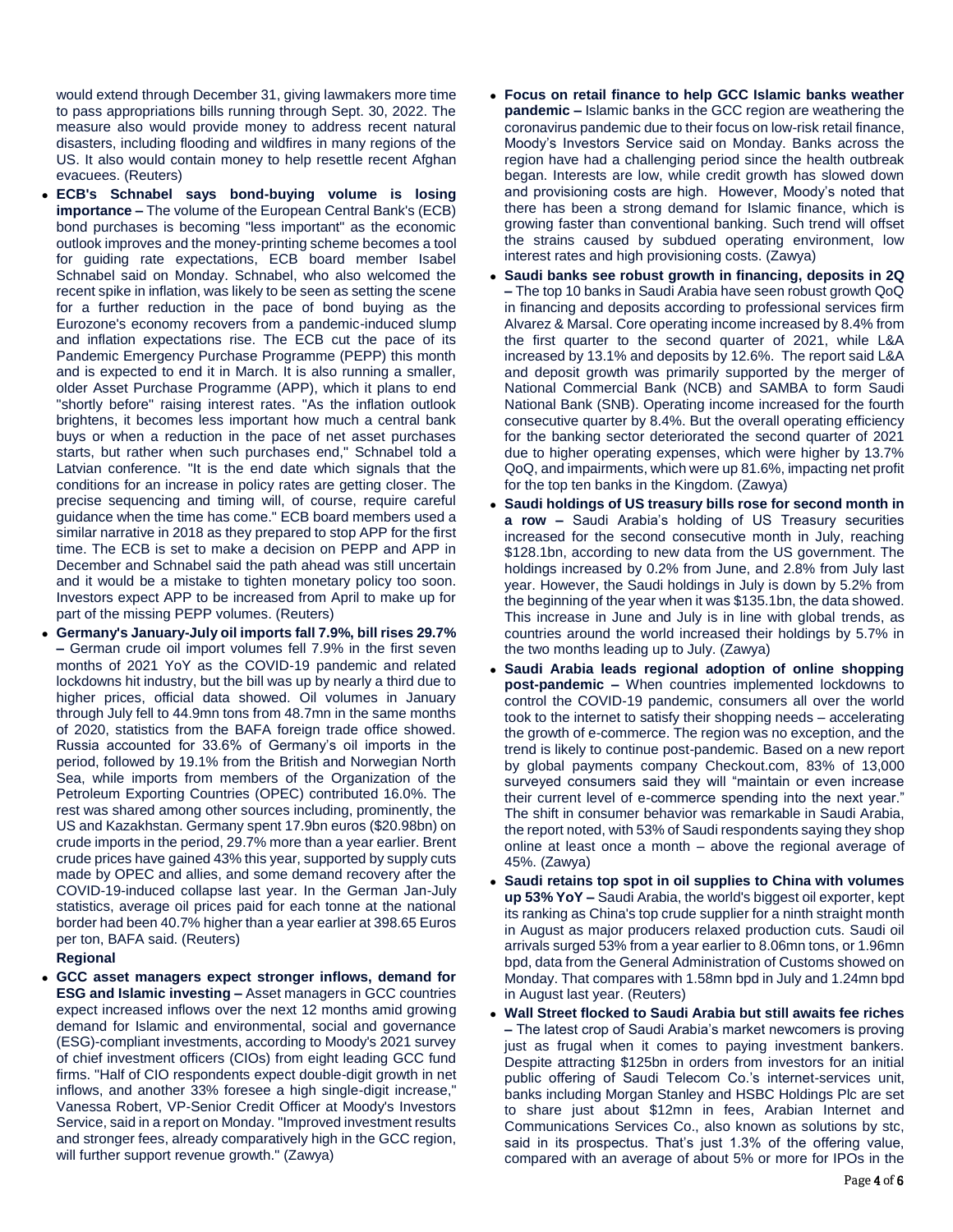US or Europe. Morgan Stanley alone had a bigger payday during UiPath Inc.'s \$1.54bn IPO in April, which generated a total of \$67mn in fees. (Bloomberg)

- **Former Treasury secretary Mnuchin raises \$2.5bn for fund –** Steve Mnuchin, a former Goldman Sachs GN executive who served as US Treasury secretary during the Trump administration, has raised \$2.5bn at his private equity firm, according to a Bloomberg News report on Monday. Most of the money raised for Washington D.C.-based Liberty Strategic Capital came from sovereign wealth funds in the Middle East, including Saudi Arabia's Public Investment Fund, the report added, citing people familiar with the matter. Liberty Strategic, formed this year by Mnuchin, is focused on investing in technology, financial services, fintech companies and firms that are involved in creating new forms of content. (Reuters)
- **Survey: Saudi Arabia economy to expand 2.3% in 2021; prior +2.2% –** The Saudi Arabian economy will expand 2.3% in 2021 according to the latest results of a Bloomberg News survey of 14 economists conducted from September 10 to September 19. GDP 2022 +5.3% YoY vs prior +4.3%. CPI 2021 +3.1% YoY vs prior +2.9%. CPI 2022 +2% YoY vs prior +2%. (Bloomberg)
- **Saudi Arabia to combine PIF-backed Red Sea coast developers –** Saudi Arabia plans to combine two state-controlled developers on the Red Sea coast as it pushes ahead with opening up the kingdom for more tourists. The Red Sea Development Co. will take over Amaala, both owned by the country's Public Investment Fund and building adjacent tourist destinations, John Pagano, chief executive officer of both companies, said in an interview Monday. He declined to give financial details. (Bloomberg)
- **Amazon to create 1,500 jobs in UAE this year –** Amazon said on Monday it plans to create 1,500 direct and indirect jobs in the UAE this year as it expands its presence in the country. Job creation will come from expansion of delivery and storage facilities, it said in a statement. There were no details on how many of those jobs will be direct ones. "Amazon will open four new delivery stations, boosting last-mile capabilities to speed up deliveries and reach more customers", it said. "The expansion also creates additional jobs through its sellers and delivery partners." (Reuters)
- **UAE June consumer prices fall 0.51% YoY –** The UAE's consumer prices fell 0.51% YoY in June versus -0.38% in May, according to The UAE National Bureau Statistics. Consumer prices rose 0.19% MoM versus +0.25% in May. (Bloomberg)
- **SURVEY: UAE economy to expand 2.1% in 2021; prior +2.5% –** The economy of the United Arab Emirates will expand 2.1% in 2021 according to the latest results of a Bloomberg News survey of 13 economists conducted from September 10 to September 16. GDP 2022 +4.4% YoY vs prior +4%. CPI 2021 0% YoY vs prior +0.5%. CPI 2022 +1.5% YoY vs prior +1.5%. (Bloomberg)
- **Fitch affirms Etisalat at 'A+'; withdraws ratings –** Fitch Ratings has affirmed Emirates Telecommunications Group Company (Etisalat) Long-Term Issuer Default Rating (IDR) and senior unsecured debt at 'A+'. Fitch has subsequently withdrawn the ratings. A full list of rating actions is below. Etisalat's rating reflects the strength of the company's links with the Emirates. The company is rated on a top-down basis, two notches below the sovereign rating of Abu Dhabi (AA/Stable). Etisalat has a Standalone Credit Profile (SCP) of 'a-', reflecting its strong position in its domestic telecoms market, a diversified portfolio of international assets that carry emerging-market risk and a conservative financial policy. The ratings have been withdrawn for commercial reason., Fitch will no longer provide ratings or analytical coverage of Etisalat. (Bloomberg)
- **Dubai's DAMAC looks at data center investments in Italy –** Dubai's property firm DAMAC is interested in investing in data center sites in Italy, the company's founder Hussain Sajwani said on Monday. "We are looking at data centers", Sajwani said at a news conference on Monday when asked whether the group was considering any further investments in Italy. Sajwani rescued Italian fashion group Cavalli in November 2019 through his private investment company Vision Investments, which is part of the DICO Group, owner of luxury resorts, hotels and shopping malls. Cavalli on Monday announced plans to open a skyscraper in Dubai in collaboration with Damac. (Reuters)
- **16,000 new companies join Dubai Chamber in first eight months of 2021 –** A total of 16,000 new companies joined Dubai Chamber in the first eight months of 2021, bringing its total membership to over 275,000, a YoY growth of 68.5%. The value of ATA Carnets, international customs documents that permit temporary import of duty-free and tax-free goods, issued by Dubai Chamber and received by the country, between January and August 2021, reached AED2.2bn, a growth of 47%. This reflects an uptick in activity in the Meetings, Incentives, Conferences & Exhibitions (MICE) industry. (Zawya)
- **Dubai's August consumer prices fall 1.9% YoY; rise 0.2% MoM –** Dubai Statistics Center has published Emirate of Dubai's consumer price indices for August on website. August rate of change in general index -1.9% YoY vs. -2.45% in prev. month. Prices rose 0.25% MoM in August vs. +0.27% in previous month. (Bloomberg)
- **AD Ports secures deal to boost investments, cooperation with Iraq –** AD Ports Group, part of Abu Dhabi holding company ADQ, has secured a deal with the General Company for Ports of Iraq (GCPI) to boost investments and cooperation. Under the 12 month memorandum of understanding (MoU), AD Ports will explore potential investment opportunities, as well as develop national infrastructure that will enhance Iraq's connectivity with other Arab states. Among those to be developed are roads and rail networks that will link Al Faw Ports in Iraq with markets in Jordan and Turkey. AD Ports owns and operates 11 ports and terminals in the UAE and Guinea, as well as more than 550 square kilometers of industrial zones in Abu Dhabi. (Zawya)
- **Oman sells OMR192mn 91-day bills; bid-cover 1.21 –** Oman sold OMR192mn of bills due December 22. Investors offered to buy 1.21 times the amount of securities sold. The bills were sold at a price of 99.814, have a yield of 0.748% and will settle on September 22. (Bloomberg)
- **Survey: Kuwait's economy to expand 2.5% in 2021; prior +2.5% –** Kuwait's economy will expand 2.5% in 2021 according to the latest results of a Bloomberg News survey of 10 economists conducted from September 10 to September 16. GDP 2022 +4.8% YoY vs prior +4.2%. CPI 2021 +2.3% YoY vs prior +2.1%. CPI 2022 +2.4% YoY vs prior +2.3%. (Bloomberg)
- **Bahrain sells BHD70mn 91-day bills; bid-cover 1.37 –** Bahrain sold BHD70mn of bills due December 22. Investors offered to buy 1.37 times the amount of securities sold. The bills were sold at a price of 99.642, have a yield of 1.42% and will settle on September 22. (Bloomberg)
- **Survey: Bahrain's economy to expand 3.2% in 2021; prior +3.2% –** The economy of Bahrain will expand 3.2% in 2021 according to the latest results of a Bloomberg News survey of 10 economists conducted from September. 10 to September. 16. GDP 2022 +3.1% YoY vs prior +2.9%. CPI 2021 +0.9% YoY vs prior +1%. CPI 2022 +1.5% YoY vs prior +1.5%. (Bloomberg)